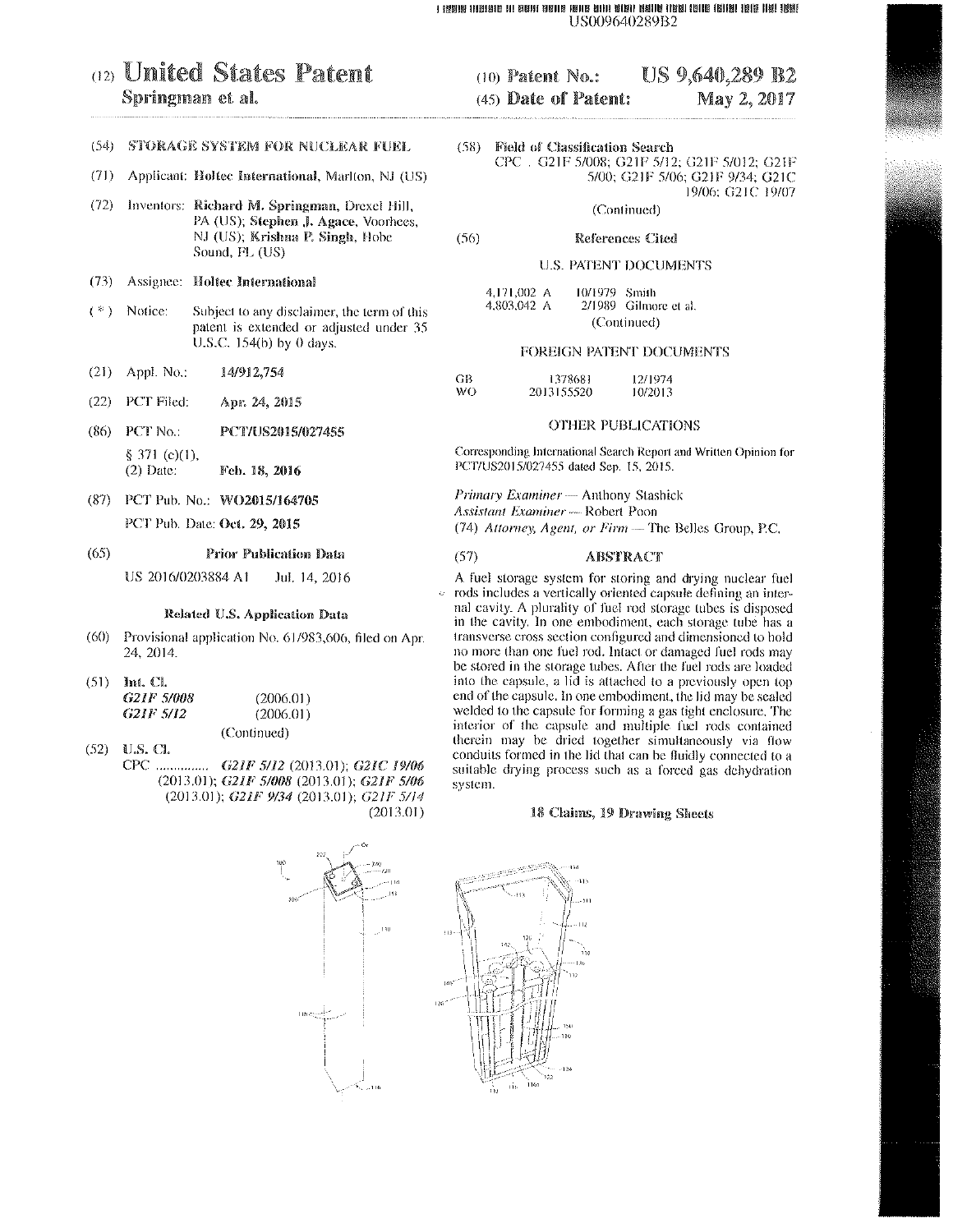$\hat{Q}$ 

 $\mathcal{L}$ 

- $(51)$  Int. Cl. G21F 5/06
- $(2006.01)$ G21F 9/34<br>G21C 19/06  $(2006.01)$  $(2006.01)$  $G2IF\;S\!I4$  $(2006.01)$ (58) Field of Classification Search
- See application file for complete search history.

#### References Cited  $(56)$

# **U.S. PATENT DOCUMENTS**

| 2003/0194042 A1                |                 | $10/2003$ Singh et al. |
|--------------------------------|-----------------|------------------------|
| 2006/0251201 A1                | 11/2006 Singh   |                        |
| 2011/0108746 A1*               |                 |                        |
|                                |                 | 250/507.1              |
| 2014/0039235 A1                | $2/2014$ Subiry |                        |
| 2014/0270043 A1*               |                 |                        |
|                                |                 | 376/272                |
| $2015/0155064$ Al <sup>*</sup> |                 |                        |
|                                |                 | 250/506.I              |

\* cited by examiner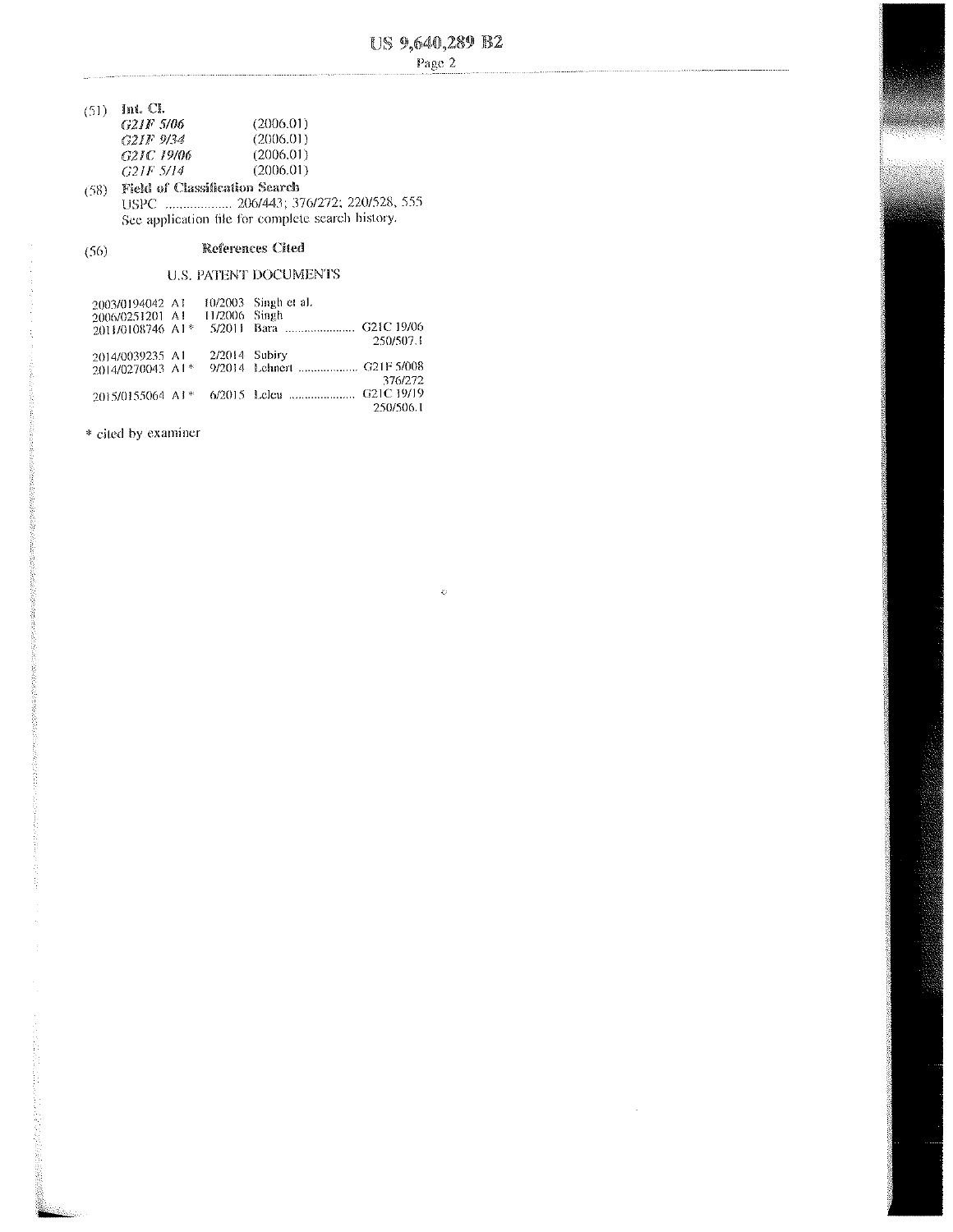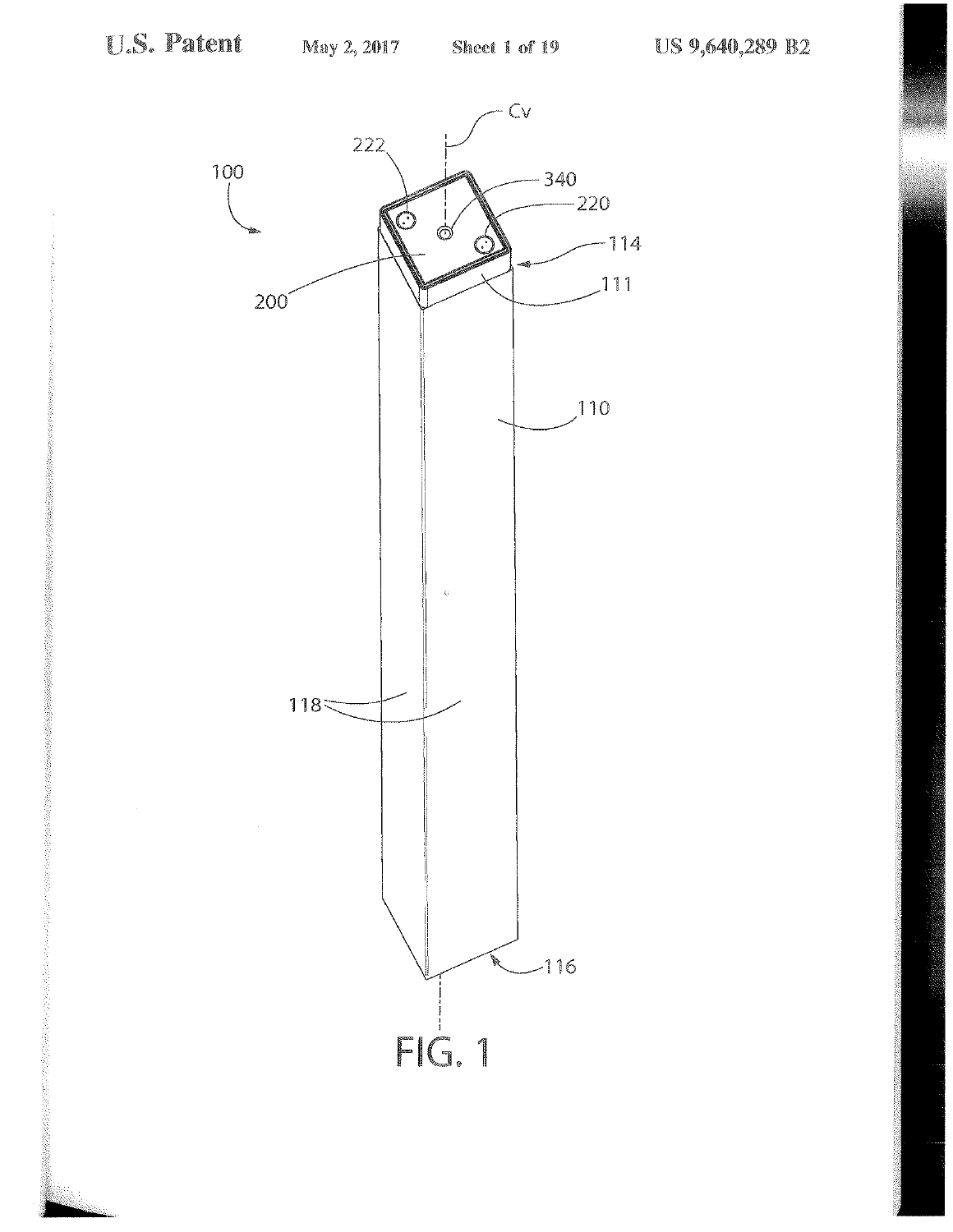$\bar{\mathcal{A}}$ 



# $FIG. 2$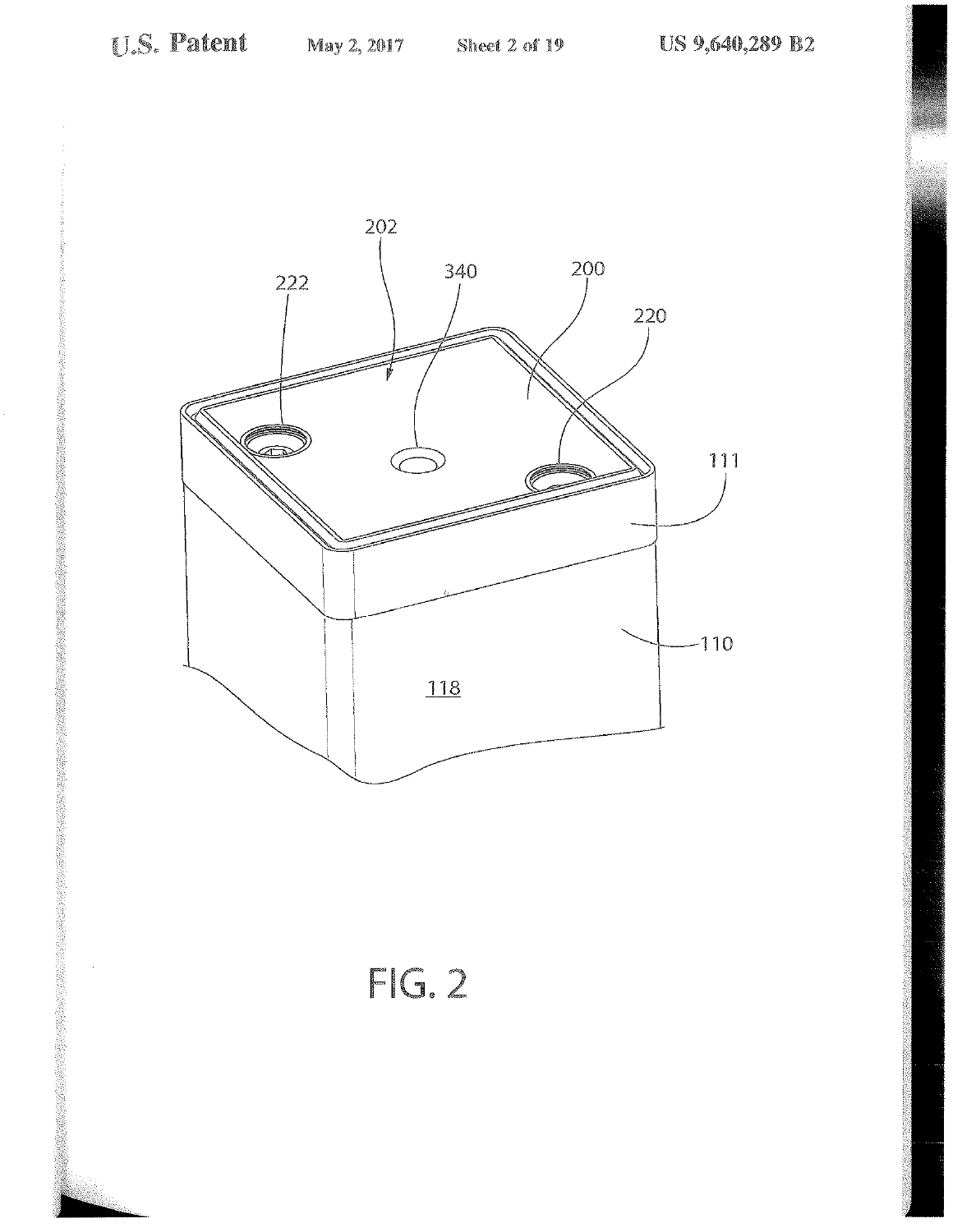

 $FIG.3$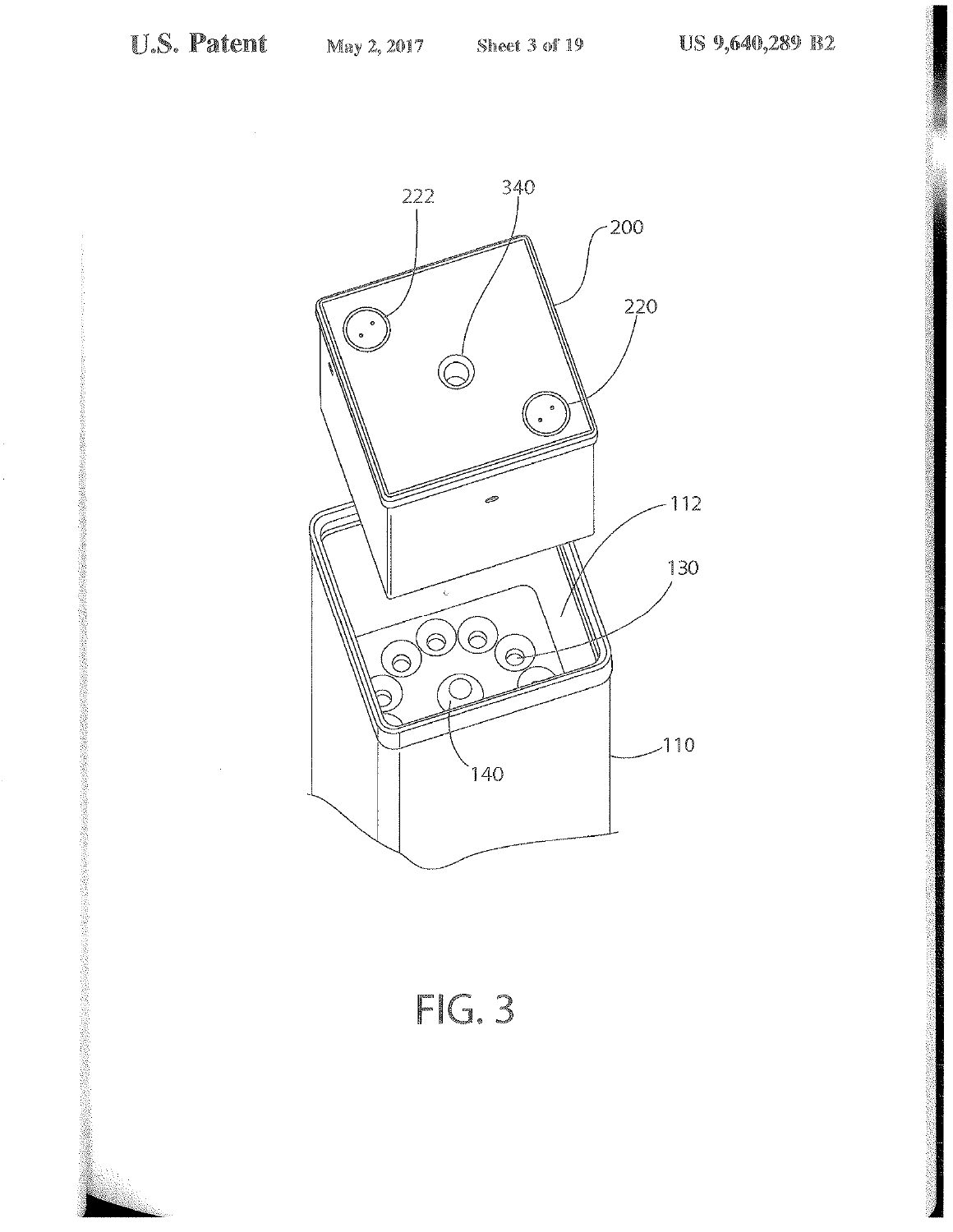$\frac{1}{2}$  ) and  $\frac{1}{2}$ 



 $FIG. 4$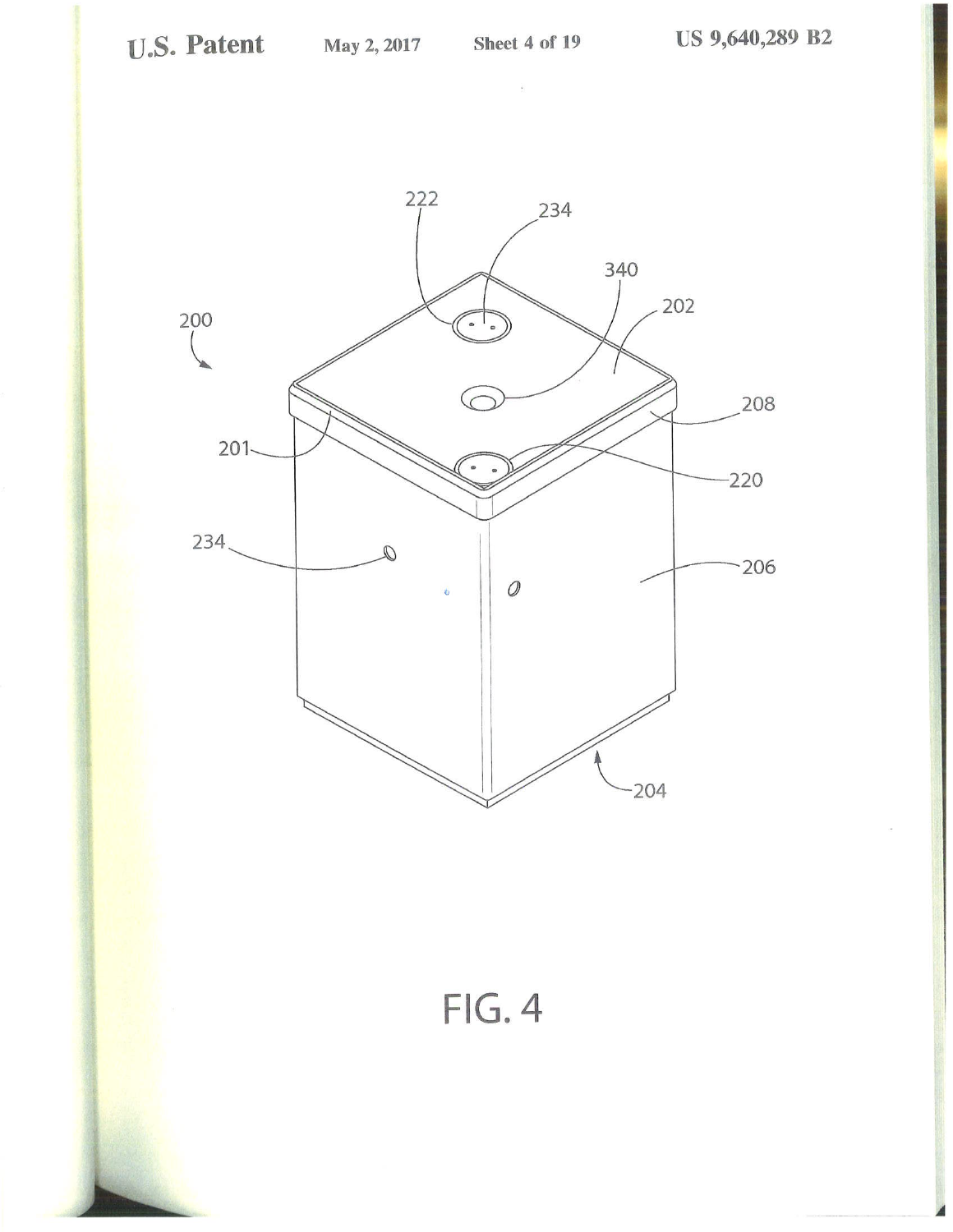

 $FIG. 5$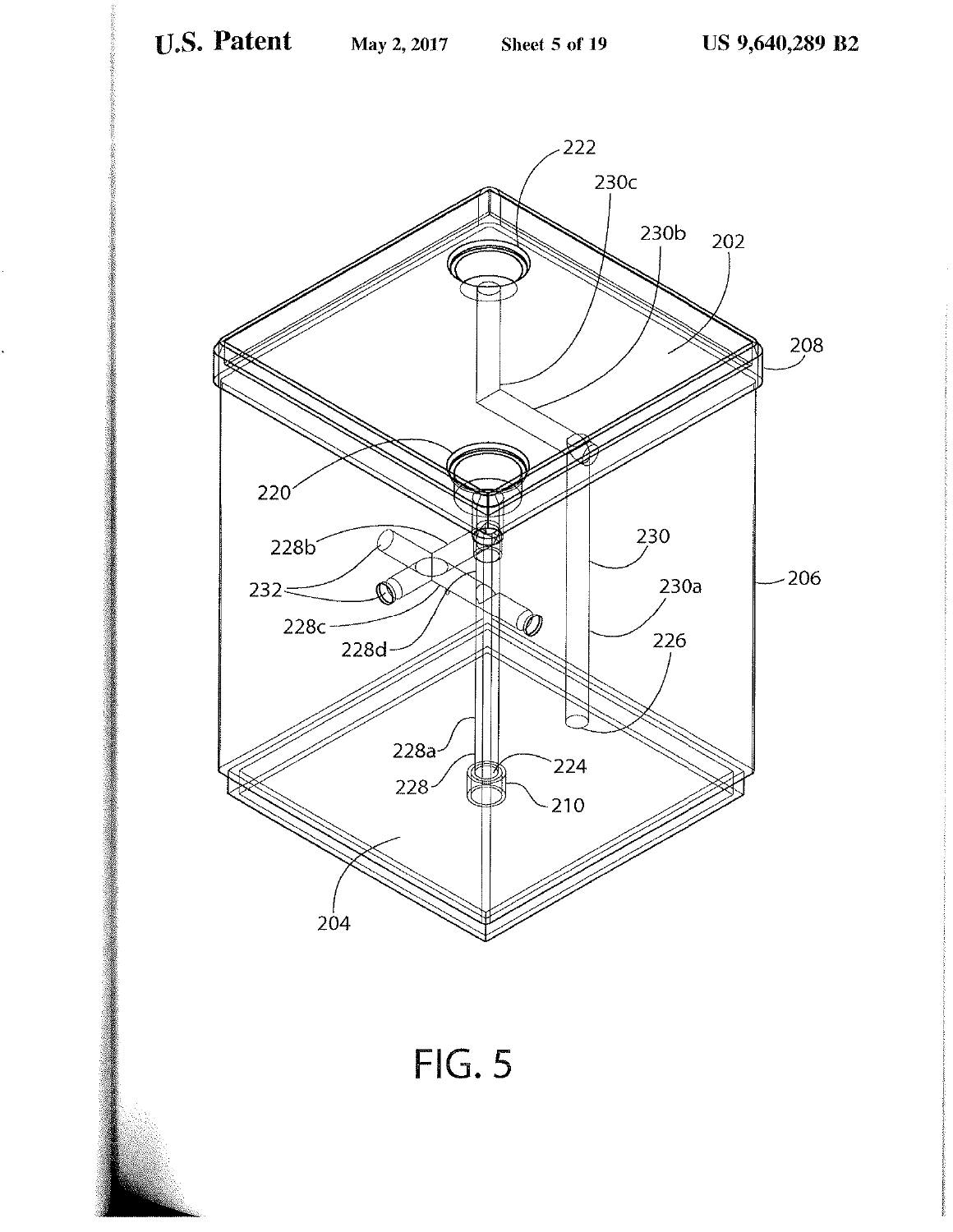

FIG.6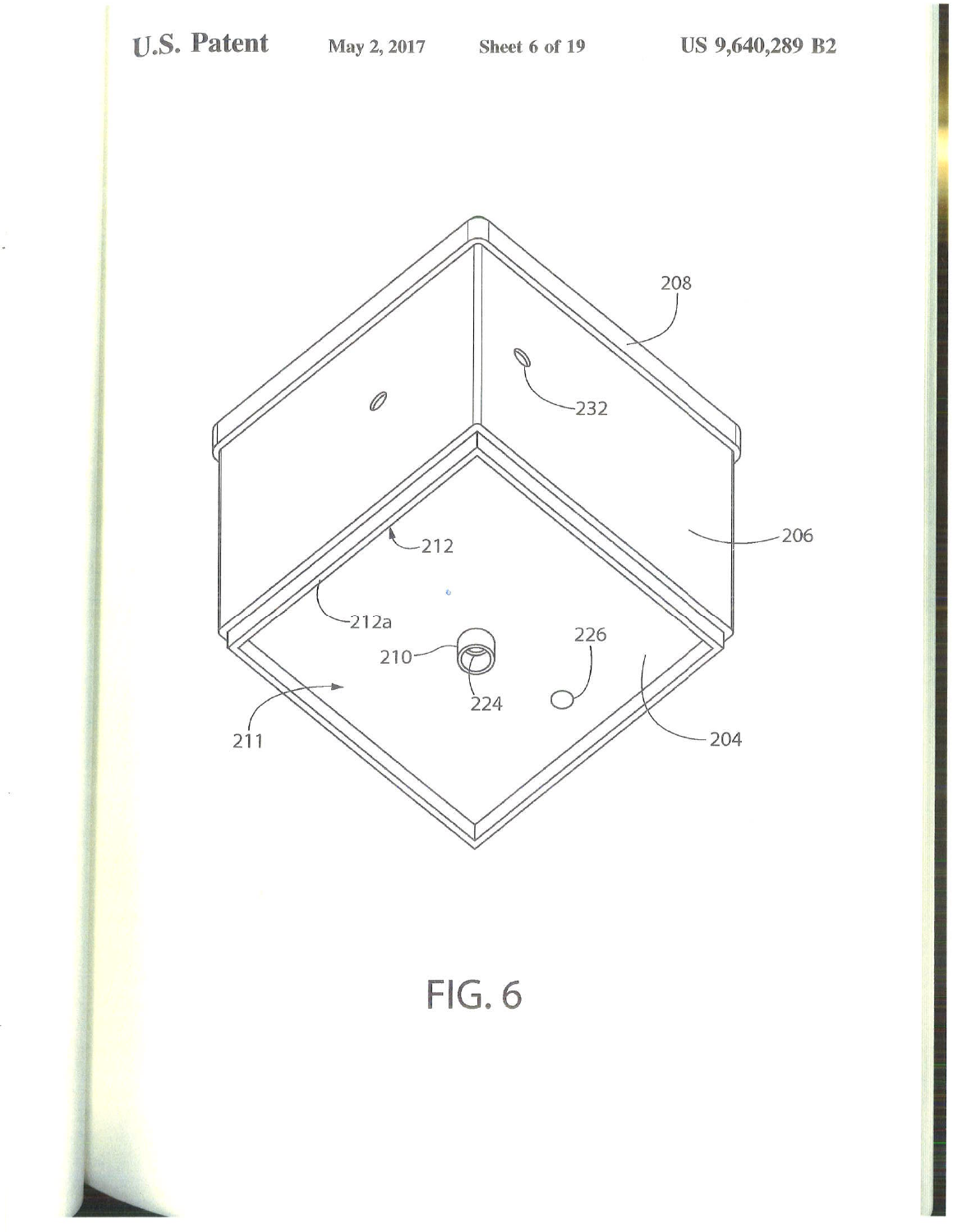

FIG. 7